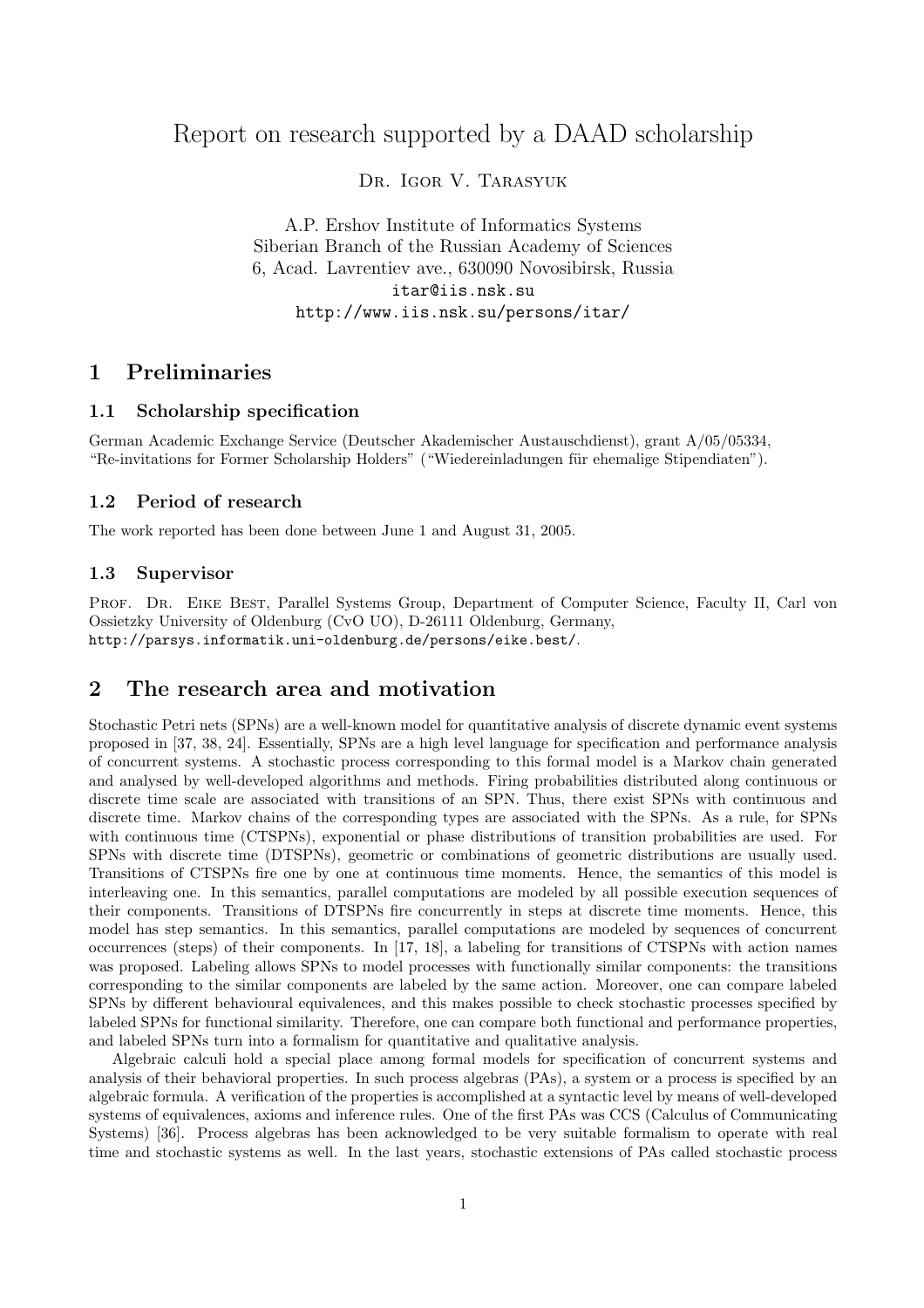algebras (SPAs) became very popular as a modeling framework. SPAs do not just specify actions that can happen (qualitative features) as usual process algebras, but they associate some quantitative parameters with actions (quantitative characteristics). The papers [29, 16, 27, 22, 53, 11] propose a variety of SPAs. Process algebras allow one to specify processes in a compositional way via an expressive formal syntax. On the other hand, Petri nets provide one with an ability for visual representation of a process structure and execution. Hence, the relationship between SPNs and SPAs is of particular interest, since it allows to combine advantages of the both models. For this, a semantics of algebraic formulas in terms of Petri nets is usually defined. In the stochastic case, the Markov chain of the stochastic process specified by an SPA formula is built based on the state transition graph of the corresponding SPN.

As a rule, stochastic process calculi proposed in the literature are interleaving. As a semantic area, the interleaving formalism of transition systems is used. For example, an extension of CCS with probabilities and time called  $TPCCS$  was defined in [26]. An enrichment of  $BPA$  with probabilistic choice,  $prBPA$ , as well as an extension of  $prBPA$  with parallel composition operator named  $ACP_{\pi}^+$  have been proposed in [1]. A standard way for probabilistic extension of process algebras into the calculi of probabilistic transition systems was described in [30]. The most famous SPAs proposed so far are  $PEPA$  [27],  $TIPP$  [29] and  $EMPA$  [10]. It is worth to mention the stochastic process calculus  $PPA$  constructed in [51, 52] as well. Therefore, an investigation of a stochastic extension for more expressive and powerful algebraic calculi is very important. At present, the development of step or "true concurrent" (such that parallelism is considered as a causal independence) SPAs is in the very beginning. One can mention a concurrent SPA of finite processes  $StAFP_0$  with step semantics proposed in [15]. At the same time, there still exists no algebra of infinite concurrent stochastic processes.

Petri box calculus (PBC) is a flexible and expressive process algebra based on calculi CCS [36] and  $AFP_0$ [33]. *PBC* was proposed more than 10 years ago [3], and it was well explored since that time [2, 14, 19, 32, 34, 12, 13, 20, 21, 23, 28, 4, 5, 31, 6, 7, 8, 9]. It was intended to become a tool for description of a Petri net structure and relationships between nets. Its goal was to propose a compositional semantics for high level constructs of concurrent programming languages in terms of elementary Petri nets. Thus, PBC serves as a bridge between theory and applications. Formulas of  $PBC$  are combined not from single actions (including the invisible one) and variables only, as in  $CCS$ , but from multisets of actions called multiactions (*basic formulas*) as well. In contrast to CCS, concurrency and synchronization are different operations (concurrent constructs). Synchronization is defined as a unary multi-way stepwise operation based on communication of actions and their conjugates. The other fundamental operations are sequence and choice (sequential constructs). The calculus includes also restriction and relabeling (abstraction constructs). To specify infinite processes, refinement, recursion and iteration operations were added *(hierarchical constructs)*. Thus, unlike CCS, algebra PBC has an additional iteration construction to specify infiniteness in the cases when finite Petri nets can be used as the semantic interpretation. For  $PBC$ , denotational semantics in terms of a subclass of Petri nets equipped with interface and considered up to isomorphism was proposed. This subclass is called Petri boxes. Calculus PBC has step operational semantics in terms of labeled transition systems based on structural operational semantics (SOS) rules. Pomset operational semantics of PBC was defined in [34] such that the partial order information was extracted from "decorated" step traces. In these step sequences, multiactions were annotated with an information on the relative position of the expression part they were derived from. Last years, several extensions of  $PBC$  were presented.

A stochastic extension of *PBC* called stochastic Petri box calculus ( $sPBC$ ) was proposed in [48, 49, 50, 39, 44, 45, 46, 35. In  $sPBC$ , multiactions have stochastic durations that follow negative exponential distribution. Each multiaction is instantaneous and equipped with a rate that is a parameter of the corresponding exponential distribution. The execution of a multiaction is possible only after the corresponding stochastic time delay. Just a finite part of  $PBC$  was used for the stochastic enrichment. This means that  $sPBC$  has neither refinement or recursion or iteration operations. Denotational semantics was defined in terms of a subclass of labeled continuous time stochastic Petri nets (CTSPNs) called stochastic Petri boxes (s-boxes). Calculus sPBC has interleaving operational semantics in terms of labeled transition systems. Note that we have interleaving behaviour here because of the fact that a simultaneous firing of any two transitions has zero probability in accordance to the properties of continuous time distributions. Current research in this branch has an aim to extend the specification abilities of  $sPBC$  and to define an appropriate congruence relation over algebraic formulas. Recent results on constructing iteration for  $sPBC$  were reported in [41, 42]. In the papers [40, 43], a number of new equivalence relations were proposed for regular terms of  $sPBC$  to choose later a suitable candidate for a congruence. In [47] special multiactions with zero time delay were added to  $sPBC$ . Denotational semantics of such a sPBC extension was defined via a subclass of labeled generalized SPNs (GSPNs). The subclass is called generalized stochastic Petri boxes (gs-boxes).

Nevertheless, there is still no stochastic extension of PBC with step semantics. It could be done with the use of labeled DTSPNs as a semantic area, since discrete time models allow for concurrent action occurrences. The enrichment based of DTSPNs would be more natural than interleaving one based on CTSPNs because  $PBC$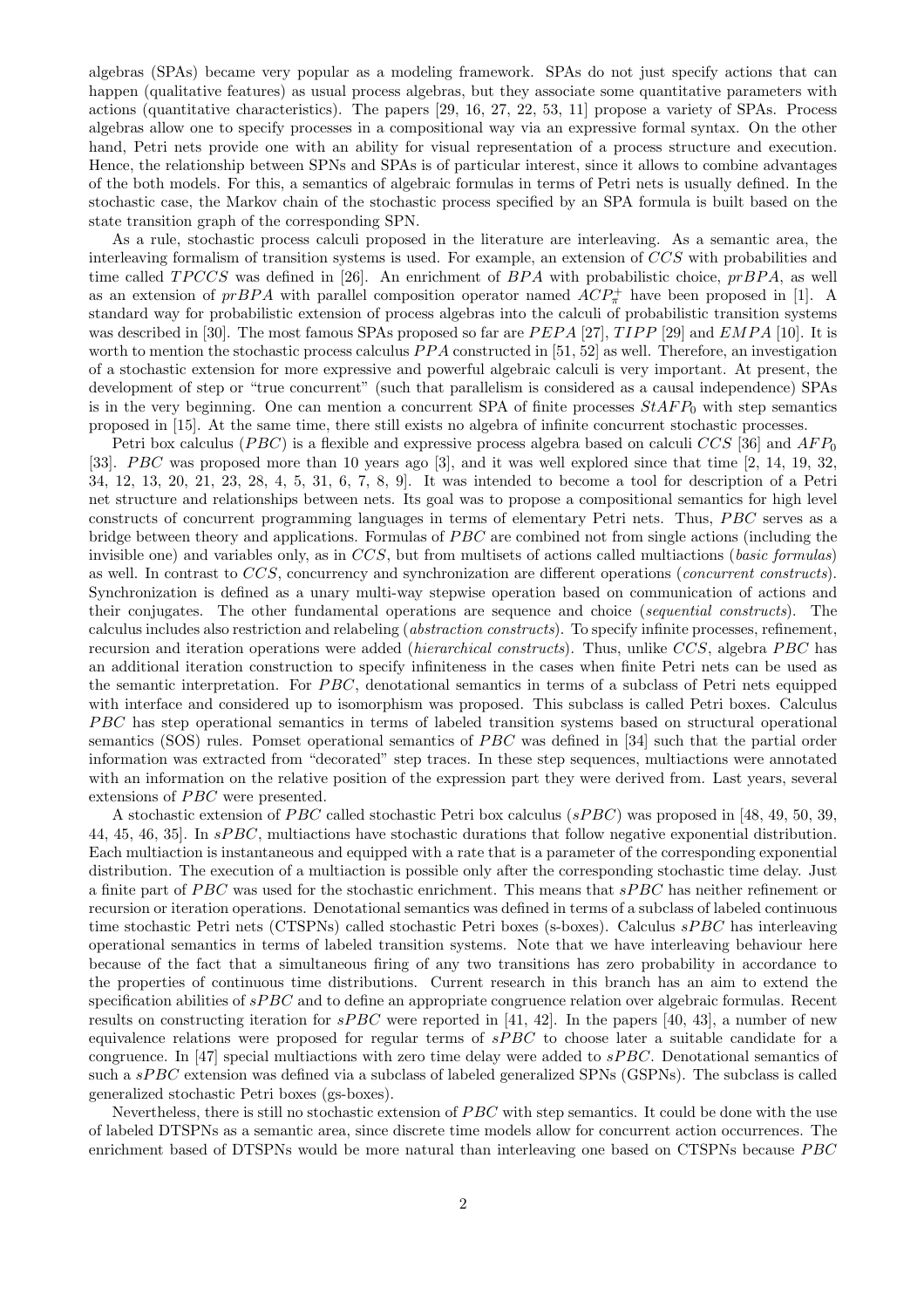has step denotational and operational semantics. Hence, it is worth to propose the discrete time stochastic enrichment of PBC based on DTSPNs.

## 3 The results obtained

We proposed a discrete time stochastic extension of finite  $PBC$  called  $dtsPBC$ . The work consisted of the following stages. First, we presented syntax of  $dtsPBC$ . Each multiaction of the initial calculus  $PBC$  was associated with a conditional probability. Such a pair is called stochastic multiaction or activity. Second, we proposed semantics of  $dtsPBC$ . Step operational semantics was constructed in terms of labeled transition systems based on action and inaction rules. The complexity here was a careful elaboration of step probabilities for formulas with parallelism and synchronization as well as the conflict resolving mechanism related to the probabilistic choice. Denotational semantics was defined in terms of a subclass of labeled DTSPNs (LDTSPNs) called discrete time stochastic Petri boxes (dts-boxes). At last, we defined a number of probabilistic equivalences in the algebraic setting based of transition systems without empty behaviour. These relations are weaker than the semantic equivalence of  $dtsPBC$ . They are used to identify stochastic processes with similar behaviour which are differentiated by the semantic equivalence that is too strict in many cases. Moreover, the proposed equivalences could be used to construct later a congruence relation based on one of them. In the best case, a complete and correct finite axiomatization of the congruence could be constructed. The hard task here would be to find a congruence that is not too distinctive, i.e., it should differentiate formulas with really different behaviour only in accordance to our needs. Moreover, the relation is to be axiomatizable and easy to check.

### 3.1 Syntax

Let  $Act = \{a, b, ...\}$  be the set of *elementary actions*. Then  $\widehat{Act} = \{\hat{a}, \hat{b}, ...\}$  be the set of *conjunctive actions* (conjugates) such that  $a \neq \hat{a}$  and  $\hat{a} = a$ . Let  $\mathcal{A} = Act \cup \widehat{Act}$  be the set of all actions, and  $\mathcal{L} = \mathbb{N}_{f}^{\mathcal{A}}$  be the set of all multiactions. The alphabet of  $\alpha \in \mathcal{L}$  is defined as  $\mathcal{A}(\alpha) = \{x \in \mathcal{A} \mid \alpha(x) > 0\}.$ 

An activity (stochastic multiaction) is a pair  $(\alpha, \rho)$ , where  $\alpha \in \mathcal{L}$  and  $\rho \in (0, 1)$  is the probability of multiaction  $\alpha$ . Let  $\mathcal{SL}$  be the set of all activities. The alphabet of  $(\alpha, \rho) \in \mathcal{SL}$  is defined as  $\mathcal{A}(\alpha, \rho) = \mathcal{A}(\alpha)$ . For  $(\alpha, \rho) \in \mathcal{SL}$ , we define its multiaction part as  $\mathcal{L}(\alpha, \rho) = \alpha$  and its probability part as  $\Omega(\alpha, \rho) = \rho$ .

Activities are combined into formulas by the following operations: sequential execution; choice  $[]$ , parallelism  $\parallel$ , relabeling [f], synchronization sy and restriction rs.

Relabeling functions  $f : \mathcal{A} \to \mathcal{A}$  are bijections preserving conjugates, i.e.,  $\forall x \in \mathcal{A}$   $f(\hat{x}) = f(x)$ . Let  $\alpha, \beta \in \mathcal{L}$ be two multiactions such that for some action  $a \in Act$  we have  $a \in \alpha$  and  $\hat{a} \in \beta$  or  $\hat{a} \in \alpha$  and  $a \in \beta$ . Then synchronization of  $\alpha$  and  $\beta$  by a is defined as  $\alpha \oplus_{\alpha} \beta = \gamma$ , where

$$
\gamma(x) = \begin{cases} \alpha(x) + \beta(x) - 1, & \text{if } x = a \text{ or } x = \hat{a}; \\ \alpha(x) + \beta(x), & \text{otherwise.} \end{cases}
$$

**Definition 3.1** Let  $(\alpha, \rho) \in \mathcal{SL}$  and  $a \in Act$ . A static expression of dtsPBC is defined as

$$
E ::= (\alpha, \rho) | E; E | E | E | E | E | E | E | f | E \text{ is a } E \text{ s y a}.
$$

Let  $Statexpr$  denote the set of all static expressions of  $dtsPBC$ .

**Definition 3.2** Let  $(\alpha, \rho) \in \mathcal{SL}$  and  $a \in Act$ . A dynamic expression of dtsPBC is defined as

$$
G ::= \overline{E} | \underline{E} | G; E | E; G | G | E | E | G | G | G | G | G | f | G \text{ is a } | G \text{ sy a.}
$$

Let  $DynExpr$  denote the set of all dynamic expressions of  $dtsPBC$ .

#### 3.2 Operational semantics

We construct step operational semantics in terms of labeled transition systems.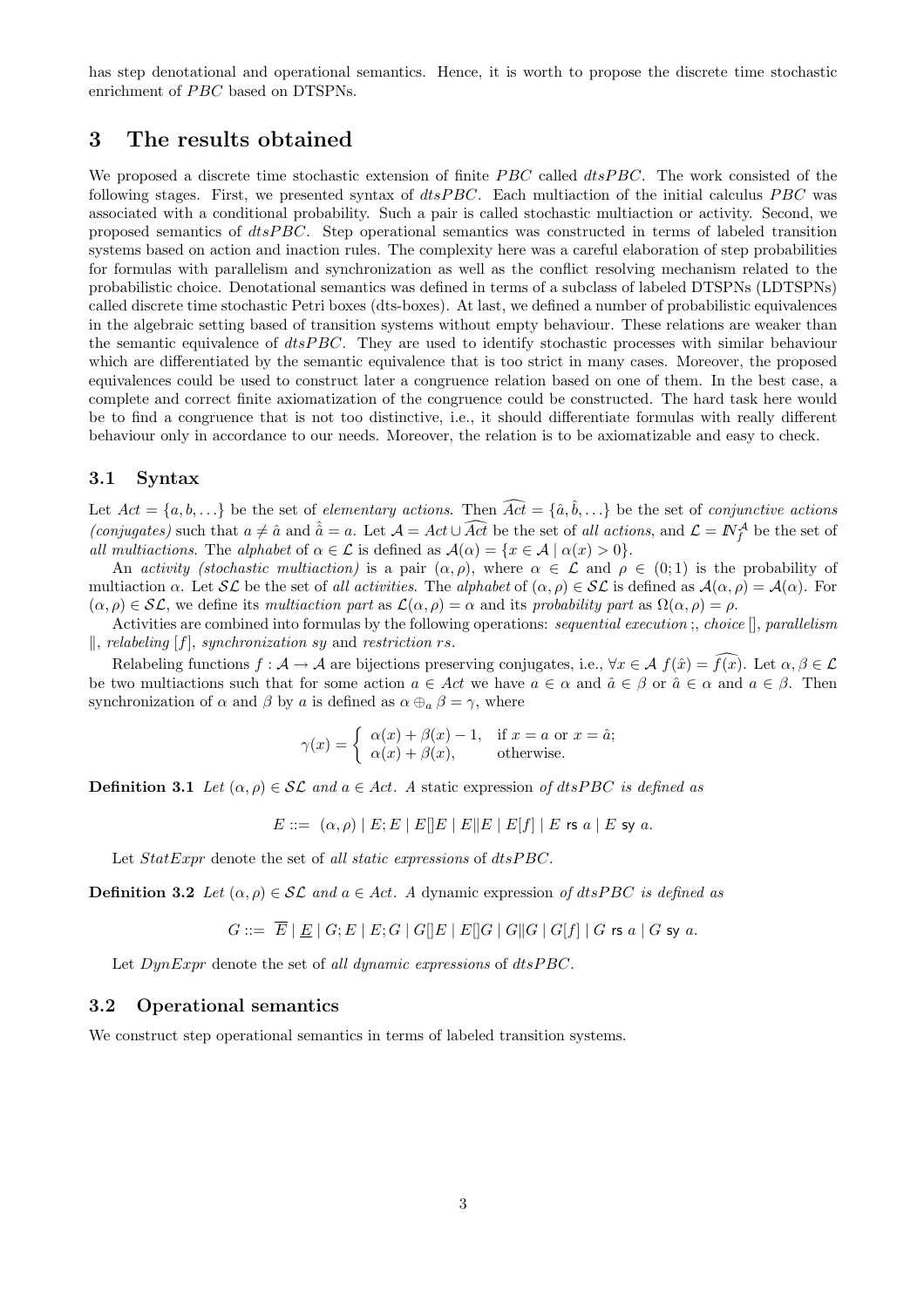#### 3.2.1 Inaction rules

Let  $E, F \in StatExpr$ ,  $G \in DynExpr$  and  $a \in Act$ .

| $\overline{E}; \overline{F} \xrightarrow{\emptyset} \overline{E}; F$ | $\underline{E}; F \xrightarrow{\emptyset} E; \overline{F}$ | $\underline{E}; \underline{F} \xrightarrow{\emptyset} \underline{E}; F$ | $\overline{E}[\overline{F} \xrightarrow{\emptyset} \overline{E}][F]$ | $\overline{E}[\overline{F} \xrightarrow{\emptyset} \overline{E}][F]$ | $\overline{E}[\overline{F} \xrightarrow{\emptyset} \overline{E}][F]$ | $\overline{E}[\overline{F} \xrightarrow{\emptyset} \overline{E}][F]$ | $\overline{E}[\overline{F} \xrightarrow{\emptyset} \overline{E}][F]$ | $\overline{E}[\overline{F} \xrightarrow{\emptyset} \overline{E}][F]$ | $\overline{E}[\overline{F} \xrightarrow{\emptyset} \overline{E}][F]$ | $\overline{E}[\overline{F} \xrightarrow{\emptyset} \overline{E}][F]$ | $\overline{E}[\overline{F} \xrightarrow{\emptyset} \overline{E}][F]$ | $\overline{E}[\overline{F} \xrightarrow{\emptyset} \overline{E}][F]$ | $\overline{E}[\overline{F} \xrightarrow{\emptyset} \overline{E}][F]$ | $\overline{E}[\overline{F} \xrightarrow{\emptyset} \overline{E}][F]$ | $\overline{E}[\overline{F} \xrightarrow{\emptyset} \overline{E}][F]$ | $\overline{E}[\overline{F} \xrightarrow{\emptyset} \overline{E}][F]$ | $\overline{E}[\overline{F} \xrightarrow{\emptyset} \overline{E}][F]$ | $\overline{E}[\overline{F} \xrightarrow{\emptyset} \overline{E}][F]$ | $\overline{E}[\overline{F} \xrightarrow{\emptyset} \overline{E}][F]$ | $\overline{E}[\overline{F} \xrightarrow{\emptyset} \overline{E}][F]$ | $\overline{E}[\overline$ |
|----------------------------------------------------------------------|------------------------------------------------------------|-------------------------------------------------------------------------|----------------------------------------------------------------------|----------------------------------------------------------------------|----------------------------------------------------------------------|----------------------------------------------------------------------|----------------------------------------------------------------------|----------------------------------------------------------------------|----------------------------------------------------------------------|----------------------------------------------------------------------|----------------------------------------------------------------------|----------------------------------------------------------------------|----------------------------------------------------------------------|----------------------------------------------------------------------|----------------------------------------------------------------------|----------------------------------------------------------------------|----------------------------------------------------------------------|----------------------------------------------------------------------|----------------------------------------------------------------------|----------------------------------------------------------------------|--------------------------|
|----------------------------------------------------------------------|------------------------------------------------------------|-------------------------------------------------------------------------|----------------------------------------------------------------------|----------------------------------------------------------------------|----------------------------------------------------------------------|----------------------------------------------------------------------|----------------------------------------------------------------------|----------------------------------------------------------------------|----------------------------------------------------------------------|----------------------------------------------------------------------|----------------------------------------------------------------------|----------------------------------------------------------------------|----------------------------------------------------------------------|----------------------------------------------------------------------|----------------------------------------------------------------------|----------------------------------------------------------------------|----------------------------------------------------------------------|----------------------------------------------------------------------|----------------------------------------------------------------------|----------------------------------------------------------------------|--------------------------|

Let  $E \in Statexpr$ ,  $G, H, \widetilde{G}, \widetilde{H} \in DynExpr$  and  $a \in Act$ .

$$
\frac{G^{\frac{\emptyset}{\longrightarrow}}\widetilde{G},\ \circ\in\{;,\llbracket \}}{G\circ E^{\frac{\emptyset}{\longrightarrow}}\widetilde{G}\circ E}\qquad \frac{G^{\frac{\emptyset}{\longrightarrow}}\widetilde{G},\ \circ\in\{;,\llbracket \}}{E\circ G^{\frac{\emptyset}{\longrightarrow}}E\circ\widetilde{G}}\qquad \frac{G^{\frac{\emptyset}{\longrightarrow}}\widetilde{G}}{G\|H^{\frac{\emptyset}{\longrightarrow}}\widetilde{G}\|H}\qquad \frac{H^{\frac{\emptyset}{\longrightarrow}}\widetilde{H}}{G\|H^{\frac{\emptyset}{\longrightarrow}}\widetilde{G}\|H}\qquad \frac{G^{\frac{\emptyset}{\longrightarrow}}\widetilde{G}}{G[f]^{\frac{\emptyset}{\longrightarrow}}\widetilde{G}[f]} \qquad \frac{G^{\frac{\emptyset}{\longrightarrow}}\widetilde{G},\ \circ\in\{rs,sy\}}{G\circ a^{\frac{\emptyset}{\longrightarrow}}\widetilde{G}\circ a}
$$

A dynamic expression G is *operative* if no inaction rule can be applied to it. Let  $OpDynExpr$  denote the set of all operative dynamic expressions of dtsPBC.

Let  $\simeq$   $=$   $(\stackrel{\emptyset}{\rightarrow}$   $\cup$   $\stackrel{\emptyset}{\leftarrow}$   $)$ <sup>\*</sup> be dynamic expression isomorphism in *dtsPBC*.

#### 3.2.2 Action rules

Let  $(\alpha, \rho),(\beta, \chi) \in \mathcal{SL}, E \in StatExpr, G, H \in OppbyrExpr, \widetilde{G}, \widetilde{H} \in DynExpr$  and  $a \in Act$ . Moreover, let  $\Gamma, \Delta \in \mathbb{N}_{f}^{\mathcal{SL}}$ . The alphabet of  $\Gamma \in \mathbb{N}_{f}^{\mathcal{SL}}$  is defined as  $\mathcal{A}(\Gamma) = \cup_{(\alpha,\rho) \in \Gamma} \mathcal{A}(\alpha)$ .

$$
\frac{G_{\rightarrow}\widetilde{G}}{(\alpha,\rho)^{(\alpha,\rho)}}\frac{G_{\rightarrow}\widetilde{G}}{G;E_{\rightarrow}\widetilde{G};E} \qquad \frac{G_{\rightarrow}\widetilde{G}}{E;G_{\rightarrow}\widetilde{E};\widetilde{G}} \qquad \frac{G_{\rightarrow}\widetilde{G}}{G\|E_{\rightarrow}\widetilde{G}\|E} \qquad \frac{G_{\rightarrow}\widetilde{G}}{E\|G_{\rightarrow}\widetilde{E}\|G} \qquad \frac{G_{\rightarrow}\widetilde{G}}{G\|H_{\rightarrow}\widetilde{G}\|E} \qquad \frac{G_{\rightarrow}\widetilde{G}}{G\|H_{\rightarrow}\widetilde{G}\|H} \qquad \frac{G_{\rightarrow}\widetilde{G}}{H\|G_{\rightarrow}\widetilde{H}\|G}\qquad \frac{G_{\rightarrow}\widetilde{G}}{H\|G_{\rightarrow}\widetilde{H}\|G}\qquad \frac{G_{\rightarrow}\widetilde{G}}{H\|G_{\rightarrow}\widetilde{H}\|G}
$$
\n
$$
\frac{G_{\rightarrow}\widetilde{G}}{G\|H_{\rightarrow}\widetilde{G}\|H} \qquad \frac{G_{\rightarrow}\widetilde{G}}{G\|f\|^{f(\Gamma)}\widetilde{G}[f]} \qquad \frac{G_{\rightarrow}\widetilde{G}}{G \text{ is a }\widetilde{G} \text{ is a}} \qquad \frac{G_{\rightarrow}\widetilde{G}}{G \text{ is a }\widetilde{G} \text{ is a}} \qquad \frac{G_{\rightarrow}\widetilde{G}}{G \text{ is a }\widetilde{G} \text{ is a}} \qquad \frac{G_{\rightarrow}\widetilde{G}}{G \text{ is a }\widetilde{G} \text{ is a }\widetilde{G}} \qquad \frac{G_{\rightarrow}\widetilde{G}}{G \text{ is a }\widetilde{G} \text{ is a }\widetilde{G}} \qquad \frac{G_{\rightarrow}\widetilde{G}}{G \text{ is a }\widetilde{G} \text{ is a }\widetilde{G}} \qquad \frac{G_{\rightarrow}\widetilde{G}}{G \text{ is a }\widetilde{G} \text{ is a }\widetilde{G}} \qquad \frac{G_{\rightarrow}\widetilde{G}}{G \text{ is a }\widetilde{G} \text{ is a }\widetilde{G}} \qquad \frac{G_{\rightarrow}\widetilde{G}}{G
$$

#### 3.2.3 Transition systems

For a dynamic expression  $G$ , we define the transition system  $TS(G)$  and the underlying discrete time Markov  $chain(DTMC)DTMC(G).$ 

**Example 3.1** Let  $E_1 = (\{a\}, \rho) \mid (\{a\}, \rho), E_2 = (\{b\}, \chi)$  and  $E = E_1; E_2$ . The identical activities of the composite static expression are enumerated as follows:  $E = (({a}, \rho)_1 | (({a}, \rho)_2); ({b}, \chi)$ . In Figure 1 the transition system  $TS(\overline{E})$  and the underlying DTMC DTMC( $\overline{E}$ ) are presented. Note that for the reason of simplicity in the graphical representation states are depicted by expressions belonging to the corresponding equivalence classes, and singleton multisets are written without braces.

### 3.3 Denotational semantics

We construct denotational semantics in terms of a subclass of labeled DTSPNs called discrete time stochastic Petri boxes (dts-boxes).

#### 3.3.1 Labeled DTSPNs

We propose a class on *labeled DTSPNs (LDTSPNs)*, an extension of DTSPNs with transition labeling. For a LDTSPN N, we define the reachability graph  $RG(N)$  and the underlying discrete time Markov chain (DTMC)  $DTMC(N).$ 

**Example 3.2** In Figure 2 an LDTSPN with two visible transitions  $t_1$  (labeled by a),  $t_2$  (labeled by b) and and one invisible transition t<sub>3</sub> (labeled by  $\tau$ ) is depicted. Transition probabilities of N are denoted by  $\rho_i = \Omega_N(t_i)$  (1  $\leq$  $i \leq 3$ ). In the figure one can see the reachability graph RG(N) and the underlying DTMC DTMC(N) as well. The reachability set consists of markings  $M_1 = (1, 1, 0), M_2 = (0, 1, 1), M_3 = (1, 0, 1), M_4 = (0, 0, 2)$ .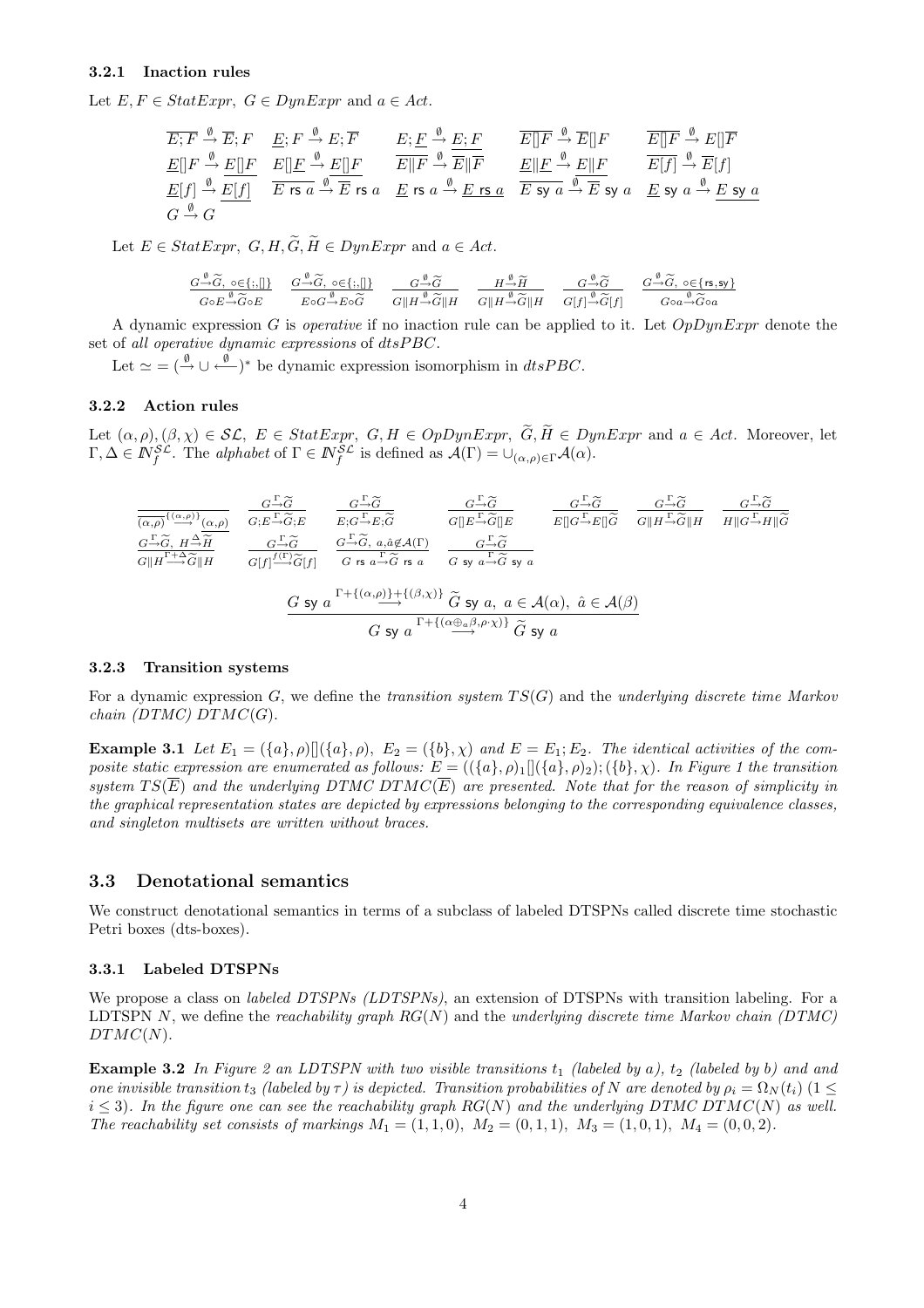

Figure 1: The transition system and the underlying DTMC of  $\overline{E} = \overline{((\{a\}, \rho)_1][(\{a\}, \rho)_2); (\{b\}, \chi)}$ 



Figure 2: LDTSPN, its reachability graph and the underlying DTMC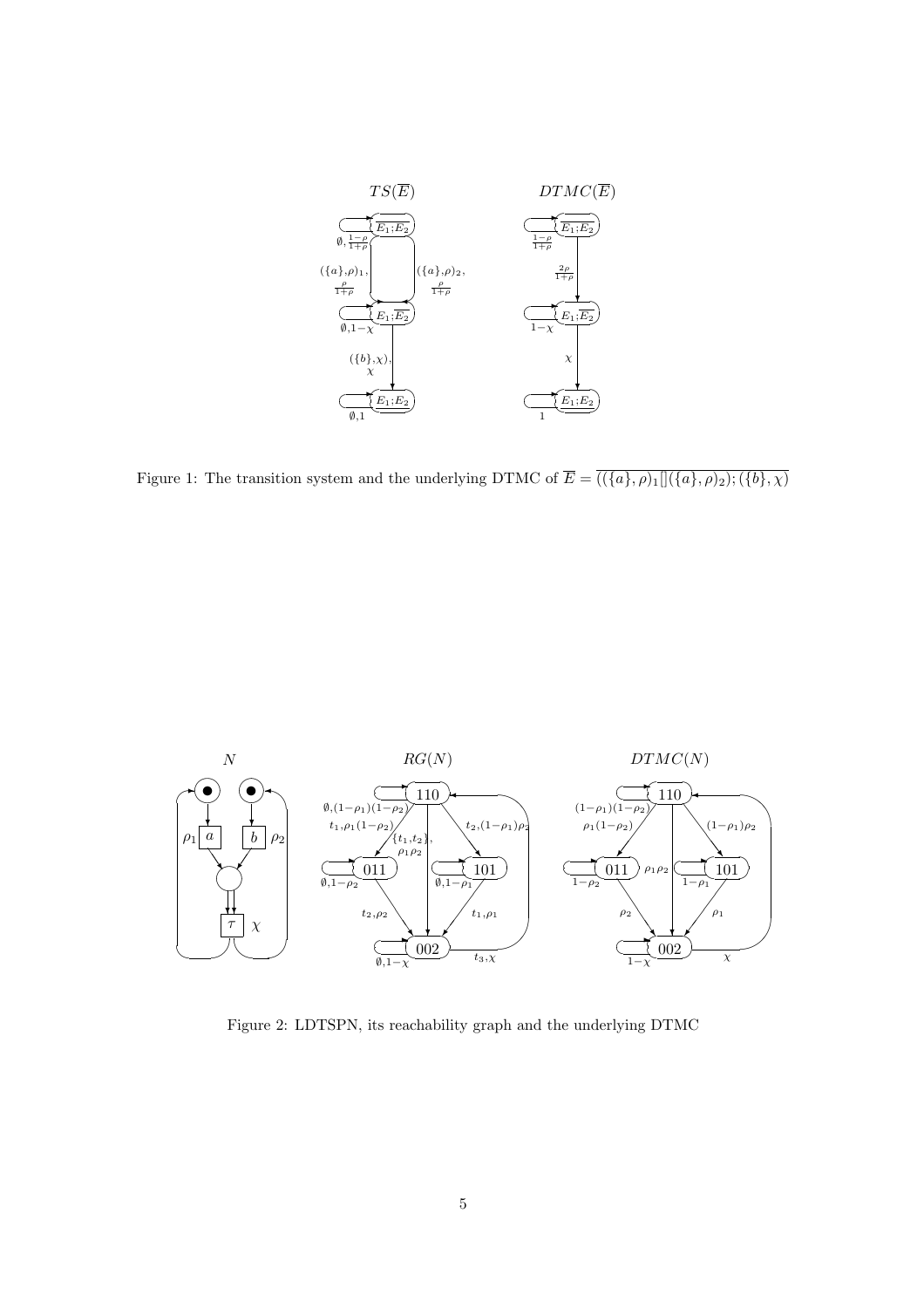

Figure 3: The plain and operator dts-boxes

#### 3.3.2 Algebra of dts-boxes

We propose a class of plain discrete time stochastic Petri boxes (plain dts-boxes), a discrete time stochastic extension of plain Petri boxes from  $PBC$ . The structure of the plain dts-box corresponding to a static expression is constructed as in PBC, i.e., via refinement and labeling. The plain and operator dts-boxes are presented in Figure 3.

**Definition 3.3** Let  $(\alpha, \rho) \in \mathcal{SL}$  and  $E, F \in StatExpr$ . The denotational semantics dtsPBC is a mapping  $Box_{\,ds}$  from  $StatExpr$  into the area of plain dts-boxes defined as follows:

- 1.  $Box_{dts}((\alpha, \rho)_i) = N_{(\alpha, \rho)_i};$
- 2.  $Box_{dts}(E \circ F) = \Theta_{\circ}(Box_{dts}(E),Box_{dts}(F)), \circ \in \{; , \|, \| \};$

3. 
$$
Box_{dts}(E[f]) = \Theta_{[f]}(Box_{dts}(E));
$$

4.  $Box_{d,e}(E \circ a) = \Theta_{\circ a}(Box_{d,e}(E))$ ,  $\circ \in \{rs, sv\}.$ 

We denote isomorphism of transition systems by  $\simeq$ , and the same symbol denotes isomorphism of reachability graphs and DTMCs. Moreover,  $\simeq$  will denote an isomorphism between transition systems and reachability graphs.

Theorem 3.1 For any static expression E

$$
TS(\overline{E}) \simeq RG(Box_{dts}(E), \degree Box_{dts}(E)).
$$

**Definition 3.4** Two dynamic expressions G and G' are equivalent w.r.t. semantics of  $dtsPBC$ , denoted by  $G =_{dts} G'$ , if  $TS(G) \simeq TS(G')$ .

Proposition 3.1 For any static expression E

$$
DTMC(\overline{E}) \simeq DTMC(Box_{dts}(E), \degree Box_{dts}(E)).
$$

Example 3.3 Let  $E_1 = (\{a\}, \rho), E_2 = (\{\hat{a}\}, \chi)$  and  $E = (E_1||E_2)$  sy  $a = ((\{a\}, \rho)||(\{\hat{a}\}, \chi))$  sy a. In Figure 4 the transition system  $TS(\overline{E})$  and the underlying DTMC DTMC( $\overline{E}$ ) are presented. In Figure 5 the marked dts-box  $N = (Box_{dts}(E), \degree Box_{dts}(E))$ , its reachability graph  $RG(N)$  and the underlying DTMC DTMC(N) are presented. It is easy to see that  $TS(\overline{E})$  and  $RG(N)$  are isomorphic as well as  $DTMC(\overline{E})$  and  $DTMC(N)$ .

The probabilities  $P_{ij}$   $(1 \le i, j \le 4)$  are calculated as follows. Note that the symbol sy inscribes probability of the transition generated by synchronization, and the symbol  $\parallel$  inscribes that of the transition corresponding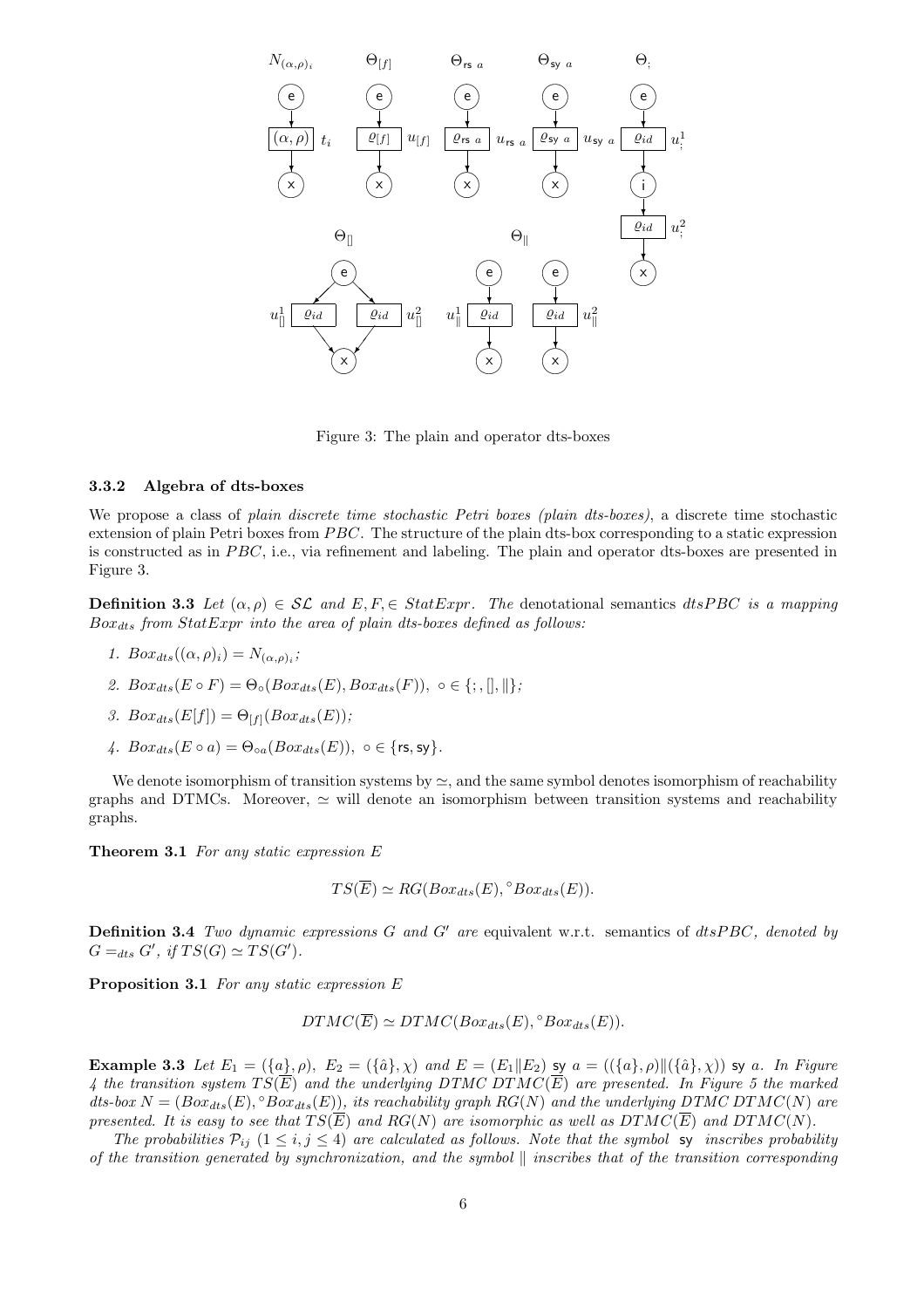

Figure 4: The transition system and the underlying DTMC of  $\overline{E} = \overline{((\{a\}, \rho) \| (\{\hat{a}\}, \chi))}$  sy a



Figure 5: The marked dts-box  $N = (Box_{dts}(E), \degree Box_{dts}(E))$ , its reachability graph and the underlying DTMC

to the concurrent execution of two activities. To avoid complex notation, we use the normalization factor  $\mathcal{N} = \frac{1}{1 - \rho^2 \chi - \rho \chi^2 + \rho^2 \chi^2}.$ 

$$
\begin{aligned}\n\mathcal{P}_{11} &= \mathcal{N}(1-\rho)(1-\chi)(1-\rho\chi) & \mathcal{P}_{12} &= \mathcal{N}\rho(1-\chi)(1-\rho\chi) & \mathcal{P}_{13} &= \mathcal{N}\chi(1-\rho)(1-\rho\chi) \\
\mathcal{P}_{14}^{\mathsf{sy}} &= \mathcal{N}\rho\chi(1-\rho)(1-\chi) & \mathcal{P}_{14}^{\parallel} &= \mathcal{N}\rho\chi(1-\rho\chi) & \mathcal{P}_{22} &= 1-\chi \\
\mathcal{P}_{24} &= \chi & \mathcal{P}_{33} &= 1-\rho & \mathcal{P}_{34} &= \rho \\
\mathcal{P}_{44} &= 1 & \mathcal{P}_{14} &= \mathcal{N}\rho\chi(2-\rho-\chi) &\n\end{aligned}
$$

Consider the case  $\rho = \chi = \frac{1}{2}$ . Then the transition probabilities will be the following:

$$
\mathcal{P}_{11}=\mathcal{P}_{12}=\mathcal{P}_{13}=\mathcal{P}_{14}^\parallel=\frac{3}{13},\,\, \mathcal{P}_{14}^\text{sy}=\frac{1}{13},\,\, \mathcal{P}_{22}=\mathcal{P}_{24}=\mathcal{P}_{33}=\mathcal{P}_{34}=\frac{1}{2},\,\, \mathcal{P}_{44}=1,\,\, \mathcal{P}_{14}=\frac{4}{13}.
$$

### 3.4 Probabilistic equivalences

We propose a number of probabilistic equivalences of expressions. Semantic equivalence  $=_{dts}$  is too strict in many cases, hence, we need weaker equivalence notions to compare behaviour of processes specified by algebraic formulas.

To identify processes with intuitively similar behavior, and to be able to apply standard constructions and techniques, we should abstract from infinite behaviour. Since  $dtsPBC$  is a stochastic extension of finite  $PBC$ , the only source of infinite behaviour are empty loops, i.e., the transitions which do not change states and have empty multiaction parts of their labels. During such the abstraction, we should collect the probabilities of the empty loops. Note that the resulting probabilities are those defined for infinite number of empty steps.

For a dynamic expression G, we define the transition system without empty loops  $TS^*(G)$  and the underlying DTMC without empty loops  $DTMC^*(G)$ . For a LDTSPN N, we define the reachability graph without empty loops  $RG^*(N)$  and the underlying DTMC without empty loops DTMC<sup>\*</sup>(N).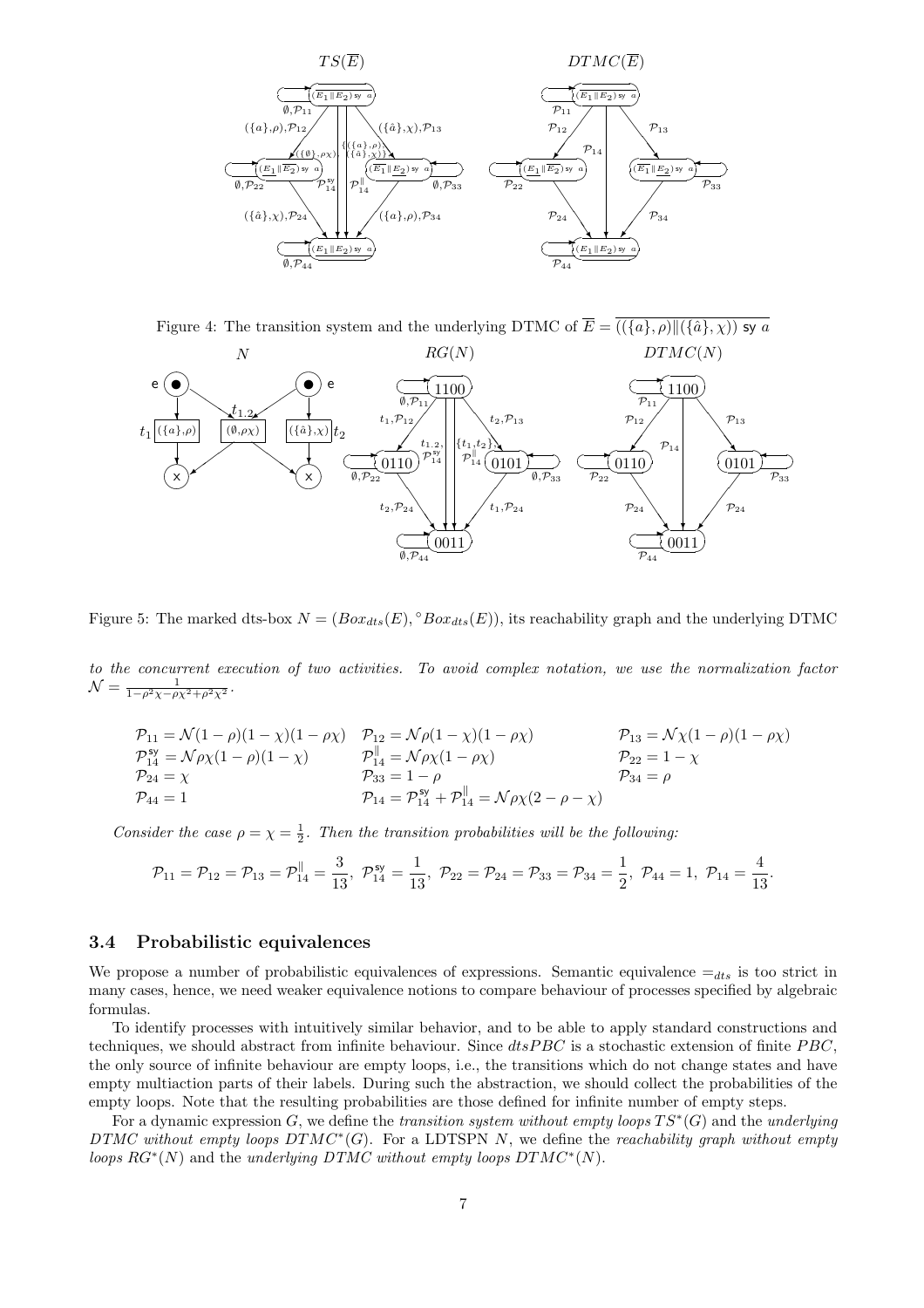

Figure 6: The transition system and the underlying DTMC without empty loops of  $\overline{E}$  from Example 3.3

**Theorem 3.2** For any static expression  $E$ 

 $TS^*(\overline{E}) \simeq RG^*(Box_{dts}(E), \degree Box_{dts}(E)).$ 

**Definition 3.5** Two dynamic expressions G and G' are equivalent w.r.t. semantics of  $dtsPBC$  without empty loops, denoted by  $G =_{dts*} G'$ , if  $TS^*(G) \simeq TS^*(G')$ .

Proposition 3.2 For any static expression E

$$
DTMC^*(\overline{E}) \simeq DTMC^*(Box_{dts}(E), ^{\circ}Box_{dts}(E)).
$$

Note that Theorem 3.2 guarantees that the net versions of algebraic equivalences could be easily defined.

**Example 3.4** Let E and N be those from Example 3.3. In Figure 6 the transition system  $TS^*(\overline{E})$  and the underlying DTMC DTMC<sup>\*</sup>(E) without empty loops are presented. In Figure 7 the reachability graph RG<sup>\*</sup>(N) and the underlying DTMC DTMC<sup>\*</sup>(N) without from empty loops are presented. It is easy to see that  $TS^*(\overline{E})$ and  $RG^*(N)$  are isomorphic as well as  $DTMC^*(\overline{E})$  and  $DTMC^*(N)$ .

The probabilities  $\mathcal{P}_{ij}^*$  ( $1 \le i, j \le 4$ ) are calculated as follows. Note that the symbol sy inscribes probability of the transition generated by synchronization, and the symbol  $\parallel$  inscribes that of the transition corresponding to the concurrent execution of two activities. To avoid complex notation, we use the normalization factor  $\mathcal{N}^* = \frac{1}{\rho + \chi - 2\rho^2\chi - 2\rho\chi^2 + 2\rho^2\chi^2}$ . Note that the probabilities  $\mathcal{P}_{ij}$  ( $1 \leq i, j \leq 4$ ) are taken from Example 3.3.

$$
\begin{array}{ll} \mathcal{P}_{12}^* = \frac{\mathcal{P}_{12}}{1-\mathcal{P}_{11}} = \mathcal{N}^* \rho (1-\chi)(1-\rho \chi) & \mathcal{P}_{13}^* = \frac{\mathcal{P}_{13}}{1-\mathcal{P}_{11}} = \mathcal{N}^* \chi (1-\rho)(1-\rho \chi) \\ \mathcal{P}_{14}^{\mathsf{sy}} = \frac{\mathcal{P}_{14}^{\mathsf{sy}}}{1-\mathcal{P}_{24}} = 1 & \mathcal{P}_{14}^* = \frac{\mathcal{P}_{14}^{\mathsf{sy}}}{1-\mathcal{P}_{14}} = 1 \\ \mathcal{P}_{14}^* = \mathcal{P}_{14}^{\mathsf{sy}} + \mathcal{P}_{14}^{\parallel *} = \frac{\mathcal{P}_{14}^{\mathsf{sy}} + \mathcal{P}_{14}^{\parallel}}{1-\mathcal{P}_{11}} = \mathcal{N}^* \rho \chi (2-\rho-\chi) \\ \end{array}
$$

Consider the case  $\rho = \chi = \frac{1}{2}$ . Then the transition probabilities will be the following:

$$
\mathcal{P}_{12}^* = \mathcal{P}_{13}^* = \mathcal{P}_{14}^{\parallel *} = \frac{3}{10}, \ \mathcal{P}_{14}^{\text{sys}} = \frac{1}{10}, \ \mathcal{P}_{24}^* = \mathcal{P}_{34}^* = 1, \ \mathcal{P}_{14}^* = \frac{2}{5}.
$$

Trace equivalences are the least distinctive ones. In the trace semantics, behavior of a system is associated with the set of all possible sequences of activities, i.e., protocols of work or computations. Thus, the points of choice of an external observer between several extensions of a particular computation are not taken into account. We defined interleaving  $(\equiv_{ip})$  and step  $(\equiv_{sp})$  probabilistic trace equivalences.

Bisimulation equivalences respect completely the particular points of choice in the behavior of a modeled system. We intend to present a parameterized definition of probabilistic bisimulation equivalences. We defined interleaving  $(\underline{\leftrightarrow}_{ip})$  and step  $(\underline{\leftrightarrow}_{sp})$  probabilistic bisimulation equivalences.

Stochastic isomorphism  $(=_{sto})$  is a relation that is weaker than the equivalence with respect to the isomorphism of the associated transition systems without empty loops. The main idea is to summarize probabilities of all transitions between the same pair of states such that the transition labels have the same multiaction parts.

In the following, the symbol  $\mathcal{L}'$  will denote "nothing", and the equivalences subscribed by it are considered as those without any subscription.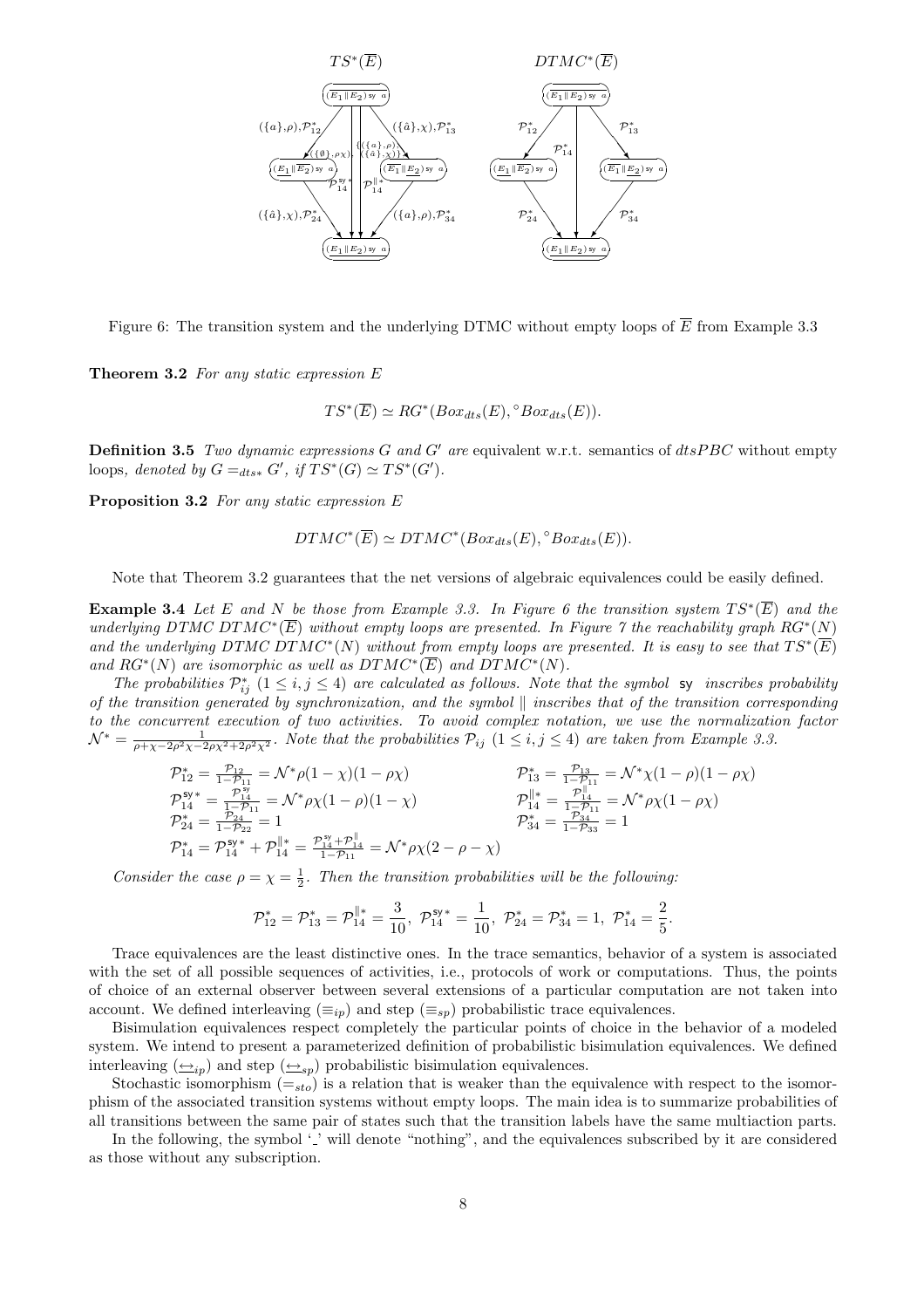

Figure 7: The reachability graph and the underlying DTMC without empty loops of N from Example 3.3



Figure 8: Interrelations of the probabilistic equivalences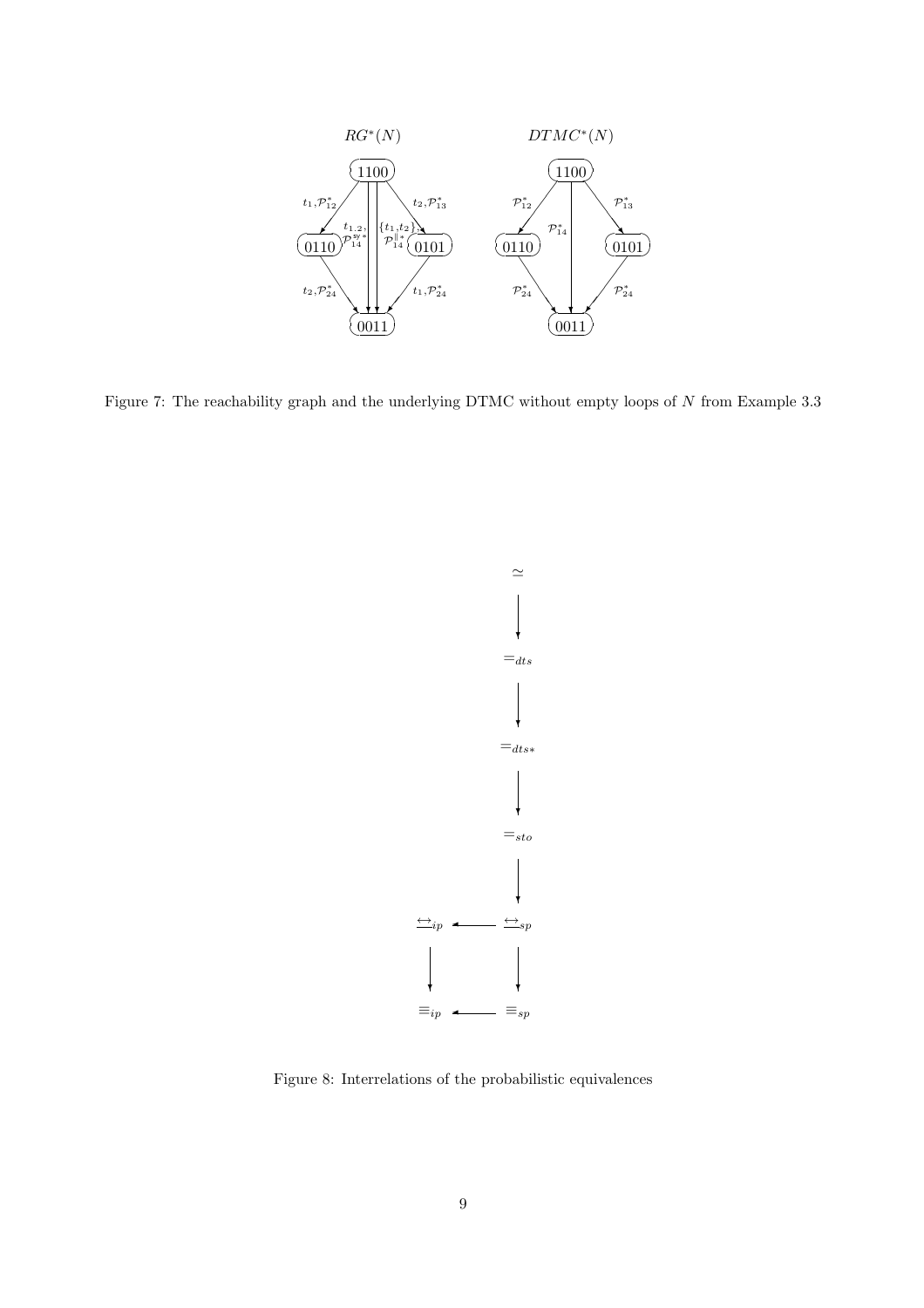**Theorem 3.3** Let  $\leftrightarrow$ ,  $\leftrightarrow\in\{\equiv,\leftrightarrow,\equiv,\simeq\}$  and  $\star,\star\in\{\equiv,p,sp,sto,dts*,dts\}$ . For dynamic expressions G and  $G^{\prime}$ 

$$
G \leftrightarrow_{\star} G' \;\Rightarrow\; G \leftrightarrow_{\star \star} G'
$$

iff in the graph in Figure 8 there exists a directed path from  $\leftrightarrow_{\star}$  to  $\leftrightarrow_{\star\star}$ .

**Example 3.5** In Figure 9 the marked dts-boxes corresponding to the dynamic expressions from equivalence examples of Theorem 3.3 are presented, i.e.,  $\overline{E} = G$ ,  $N = (Box_{dts}(E), \degree Box_{dts}(E))$  and  $\overline{E'} = G'$ ,  $N' =$  $(Box_{dts}(E'), \degree Box_{dts}(E'))$  for each picture (a)–(f). Since all the equivalences of dynamic expressions can be transferred to the corresponding marked dts-boxes, we depict also which the net analogues (denoted by the same symbols) of the algebraic equivalences relate the nets.

## 4 The papers prepared

1. Tarasyuk I.V. Discrete time stochastic Petri box calculus. 25 p., 2005 (to be published).

### 5 Participating scientific events

- Research Seminar on Stochastic Models, Real Time and Concurrent Systems group (RTCS, http://www.info-ab.uclm.es/fmc/), University of Albacete (http://www.info-ab.uclm.es), Albacete, Spain, July 6–7, 2005. My talk there: "Labeled DTSPNs as a semantic area for stochastic process algebras" (http://www.iis.nsk.su/persons/itar/lectuclm.pdf).
- Seminar on Dependability Engineering 05 (SDE'05), Graduiertenkolleg TrustSoft (http://trustsoft.uni-oldenburg.de), CvO UO, Oldenburg, Germany, July 21, 2005, http://se.informatik.uni-oldenburg.de/lehre/sose2005/seminar-programme/. My invited talk there: "Equivalences for net models of concurrent stochastic systems" (http://www.iis.nsk.su/persons/itar/lectruste.pdf).

## 6 Teaching activity

- Delivering the lecture "Discrete time stochastic Petri nets: a model for analysis of stochastic concurrent systems" (http://www.iis.nsk.su/persons/itar/lecoffis.pdf), Oldenburger Forschungs- und Entwicklungsinstitut für Informatik-Werkzeuge und -Systeme (OFFIS, http://www.offis.de), Oldenburg, Germany.
- Giving the talk "Behavioural equivalences for stochastic models of concurrent systems", Weekly Internal Seminar of Parallel Systems Group, Department of Computer Science, Faculty II, CvO UO, Oldenburg, Germany.

### 7 Participating regular research meetings

- Monthly Guest Colloquium, OFFIS, Oldenburg, Germany.
- Weekly PhD Students Seminar of Graduate School "TrustSoft", Department of Computer Science, Faculty II, CvO UO, Oldenburg, Germany.
- Weekly Research Seminar of Project Group "P-Umlaut", Department of Computer Science, Faculty II, CvO UO, Oldenburg, Germany.
- Monthly Internal Colloquium, OFFIS, Oldenburg, Germany.
- Weekly Internal Seminar of Parallel Systems Group, Department of Computer Science, Faculty II, CvO UO, Oldenburg, Germany.
- Weekly Research Seminar of Graduate and Postgraduate Students ("Diplomanden- und Doktorandensem $inar (D+D)$ ", Department of Computer Science, Faculty II, CvO UO, Oldenburg, Germany.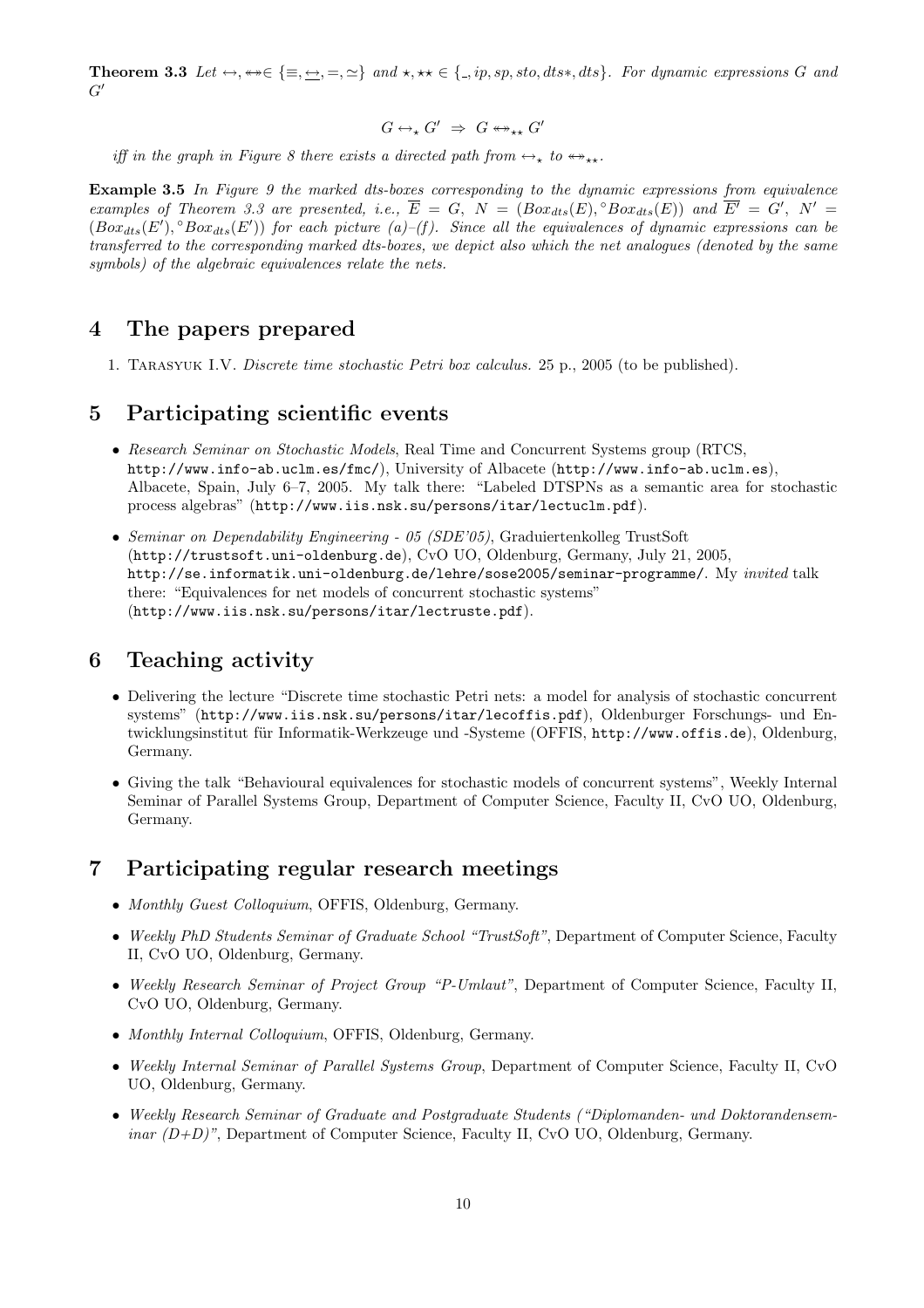

Figure 9: Dts-boxes of the dynamic expressions from equivalence examples of Theorem 3.3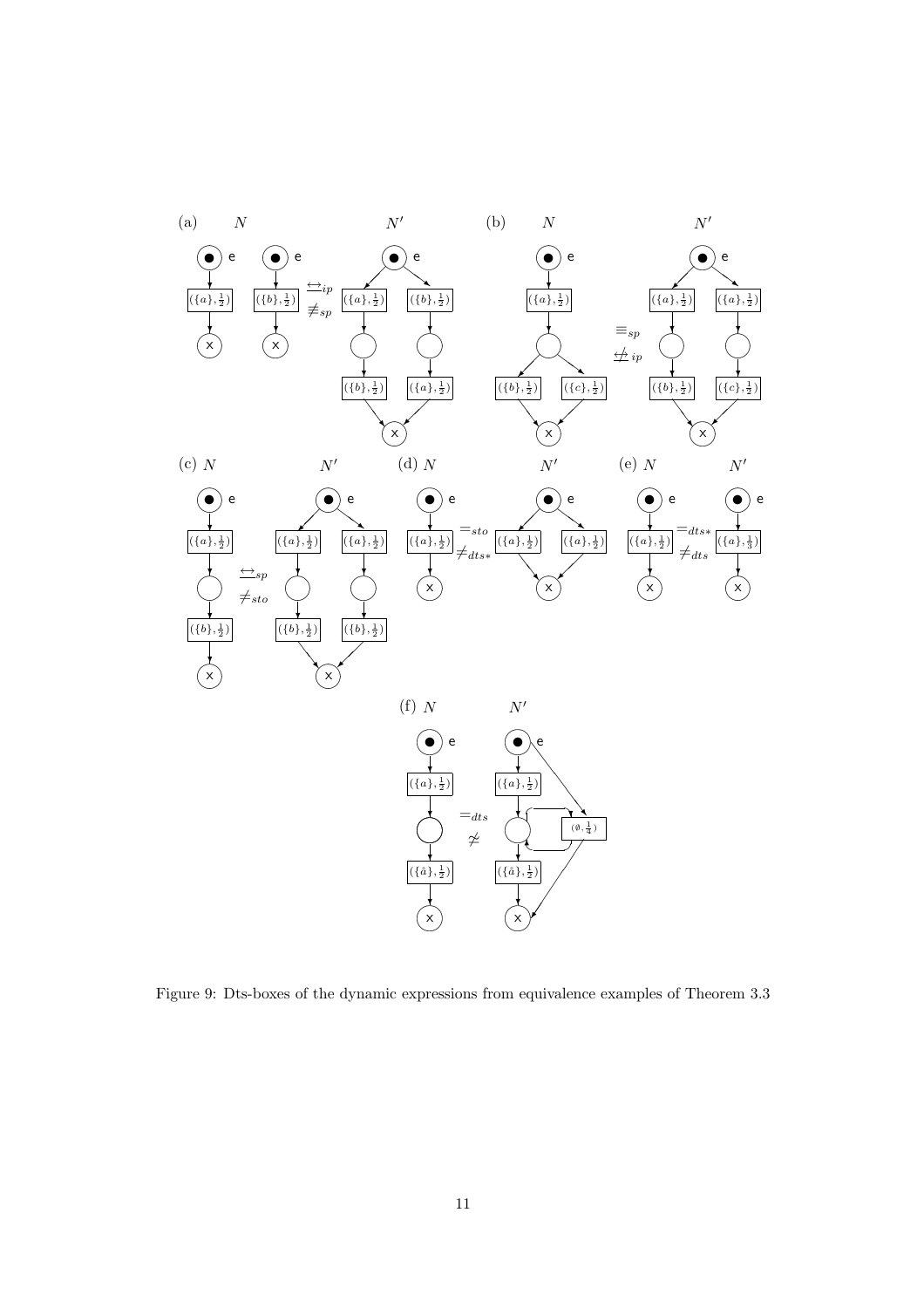## 8 Future research

Future work consists in the construction a congruence relation based on some probabilistic algebraic equivalence we defined. We can also abstract from the silent activities, i.e., those with empty multiaction part in the definitions of the equivalences. The abstraction from empty loops and that from silent activities could be done in one step as well. The main point is that we should collect probabilities during such the abstractions from the internal activity. As a result, we shall have the algebraic analogues of the net probabilistic equivalences from [15]. Moreover, we plan to extend  $dtsPBC$  with infiniteness constructs such as iteration and recursion. This research is planned to be done in close cooperation with the groups from Oldenburg, Germany, and Albacete, Spain.

## References

- [1] ANDOVA S. Process algebra with probabilistic choice. Lecture Notes in Computer Science 1601, p. 111–129, 1999.
- [2] BEST E., DEVILLERS R., ESPARZA J. General refinement and recursion operations in the box calculus. Lecture Notes in Computer Science 665, p. 130–140, 1993.
- [3] BEST E., DEVILLERS R., HALL J.G. The box calculus: a new causal algebra with multi-label communication. Lecture Notes in Computer Science 609, p. 21–69, 1992.
- [4] BEST E., DEVILLERS R., KOUTNY M. Petri nets, process algebras and concurrent programming languages. Lecture Notes in Computer Science 1492, p. 1–84, 1998, http://parsys.informatik.uni-oldenburg.de/~best/publications/apnf.ps.gz.
- [5] BEST E., DEVILLERS R., KOUTNY M. The box algebra: a model of nets and process expressions. Lecture Notes in Computer Science 1639, p. 344–363, 1999.
- [6] BEST E., DEVILLERS R., KOUTNY M. Petri net algebra. EATCS Monographs on Theoretical Computer Science, 378 p., Springer Verlag, 2001.
- [7] BEST E., DEVILLERS R., KOUTNY M. A unified model for nets and process algebras. In: Handbook of Process Algebra, Chapter 14, p. 873–944, (Bergstra J.A., Ponse A., Smolka S.A., eds.), Elsevier Science B.V., Amsterdam, The Netherlands, 2001, http://parsys.informatik.uni-oldenburg.de/~best/publications/handbook.ps.gz.
- [8] BEST E., DEVILLERS R., KOUTNY M. Recursion and Petri nets. Acta Informaica  $37(11-12)$ , p. 781–829, 2001, http://parsys.informatik.uni-oldenburg.de/~best/publications/bdk-recursion.ps.gz.
- [9] BEST E., DEVILLERS R., KOUTNY M. The box algebra = Petri nets + process expressions. Information and Computation 178, p. 44–100, 2002.
- [10] BERNARDO M., GORRIERI R. A tutorial on EMPA: a theory of concurrent processes with nondeterminism, priorities, probabilities and time. Theoretical Computer Science 202, p. 1–54, July 1998.
- [11] Buchholz P., Kemper P. Quantifying the dynamic behavior of process algebras. Lecture Notes in Computer Science 2165, p. 184–199, 2001.
- [12] Best E., Koutny M. A refined view of the box algebra. Lecture Notes in Computer Science 935, p. 1–20, 1995.
- [13] Best E., Koutny M. Solving recursive net equations. Lecture Notes in Computer Science 944, p. 605–623, 1995.
- [14] BEST E., LINDE-GÖERS H.G. Compositional process semantics of Petri boxes. Lecture Notes in Computer Science 802, p. 250–270, 1993.
- [15] Buchholz P., Tarasyuk I.V. Net and algebraic approaches to probablistic modeling. Joint Novosibirsk Computing Center and Institute of Informatics Systems Bulletin, Series Computer Science 15, p. 31–64, Novosibirsk, 2001, http://www.iis.nsk.su/persons/itar/spnpancc.zip.
- [16] Buchholz P. Markovian process algebra: composition and equivalence. In: Herzog U. and Rettelbach M., editors, Proceedings of 2<sup>nd</sup> Workshop on Process Algebras and Performance Modelling, Arbeitsberichte des IMMD 27, p. 11–30, University of Erlangen, Germany, 1994.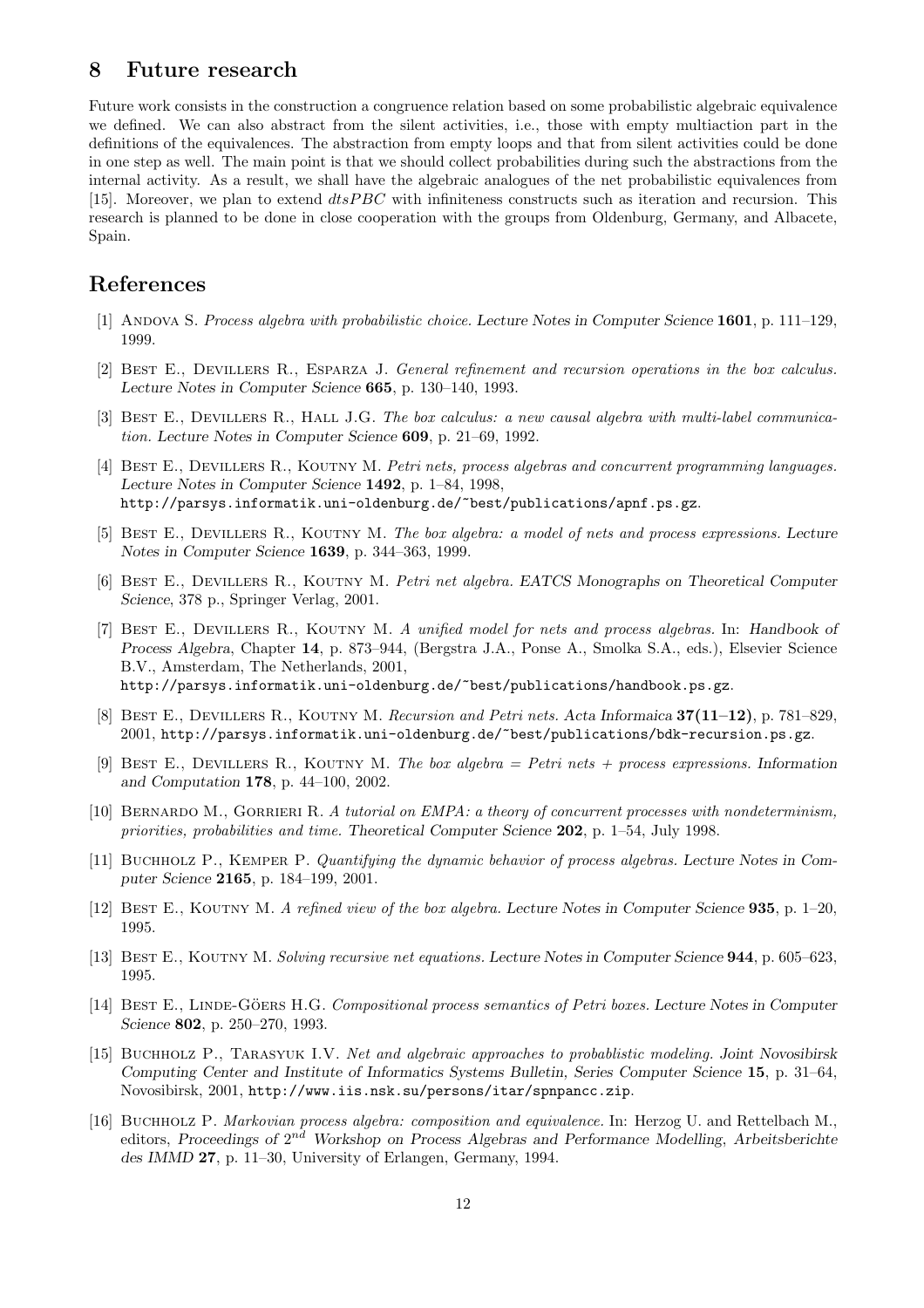- [17] Buchholz P. A notion of equivalence for stochastic Petri nets. Lecture Notes in Computer Science 935, p. 161–180, 1995.
- [18] Buchholz P. Iterative decomposition and aggregation of labeled GSPNs. Lecture Notes in Computer Science 1420, p. 226–245, 1998.
- [19] Devillers R. Construction of S-invariants and S-components for refined Petri boxes. Lecture Notes in Computer Science 691, p. 242–261, 1993.
- [20] Devillers R. S-invariant analysis of general recursive Petri boxes. Acta Informatica 32(4), p. 313–345, 1995.
- [21] Devillers R. Petri boxes and finite processes. Lecture Notes in Computer Science 1119, p. 465–480, 1996.
- [22] DONATELLI S., RIBAUDO M., HILLSTON J. A comparison of perfomance evaluation process algebra and generalized stochastic Petri nets. Proceedings of  $6^{th}$  International Workshop on Petri Nets and Performance Models, Durham, USA, IEEE Computer Society Press, p. 158–168, 1995.
- [23] ESPARZA J., BRUNS G. Trapping mutual execution in the box calculus. Theoretical Computer Science 153, p. 95–128, 1996.
- [24] Florin G., Natkin S. Les reseaux de Petri stochastiques. Technique et Science Informatique 4(1), 1985.
- [25] van Glabbeek R.J. The linear time branching time spectrum II: the semantics of sequential systems with silent moves. Extended abstract. Lecture Notes in Computer Science 715, p. 66–81, 1993.
- [26] Hansson H. Time and probability in formal design of distributed systems. In: Real-Time Safety Critical Systems, Volume 1, Elsevier, The Netherlands, 1994.
- [27] Hillston J. A compositional approach to performance modelling. Cambridge University Press, Great Britain, 1996.
- [28] HESKETH M., KOUTNY M. An axiomatization of duplication equivalence in the Petri box calculus. Lecture Notes in Computer Science 1420, p. 165–184, 1998.
- [29] HERMANNS H., RETTELBACH M. Syntax, semantics, equivalences and axioms for MTIPP. Proceedings of  $2^{nd}$  Workshop on Process Algebras and Performance Modelling, Regensberg / Erlangen (Herzog U., Rettelbach M., eds.), Arbeitsberichte des IMMD 27, p. 71–88, University of Erlangen, Germany, 1994.
- [30] Jonsson B., Yi W., Larsen K.G. Probabilistic extensions of process algebras. In: Handbook of Process Algebra, Chapter 11, p. 685–710, (Bergstra J.A., Ponse A., Smolka S.A., eds.), Elsevier Science B.V., Amsterdam, The Netherlands, 2001.
- [31] KOUTNY M., BEST E. Operational and denotational semantics for the box algebra. Theoretical Computer Science  $211(1-2)$ , p. 1–83, 1999, http://parsys.informatik.uni-oldenburg.de/~best/publications/tcs.ps.gz.
- [32] KOUTNY M., ESPARZA J., BEST E. Operational semantics for the Petri box calculus. Lecture Notes in Computer Science 836, p. 210–225, 1994.
- [33] KOTOV V.E. An algebra for parallelism based on Petri nets. Lecture Notes in Computer Science 64, p. 39–55, 1978.
- [34] KOUTNY M. Partial order semantics of box expressions. Lecture Notes in Computer Science 815, p. 318– 337, 1994.
- [35] MACIÀ H.S. sPBC: Una extensión Markoviana del Petri box calculus. Ph.D. thesis, 249 p., Departamento de Inform´atica, Universidad de Castilla-La Mancha, December 2003 (in Spanish), http://www.info-ab.uclm.es/fmc/publications/2003/sPBCthesis03.pdf.
- [36] MILNER R.A.J. Communication and concurrency. Prentice-Hall International, New York, USA, 1989.
- [37] Molloy M. Performance analysis using stochastic Petri nets. IEEE Transactions on Software Engineering 31(9), p. 913–917, 1982.
- [38] Molloy M. Discrete time stochastic Petri nets. IEEE Transactions on Software Engineering 11(4), p. 417–423, 1985.